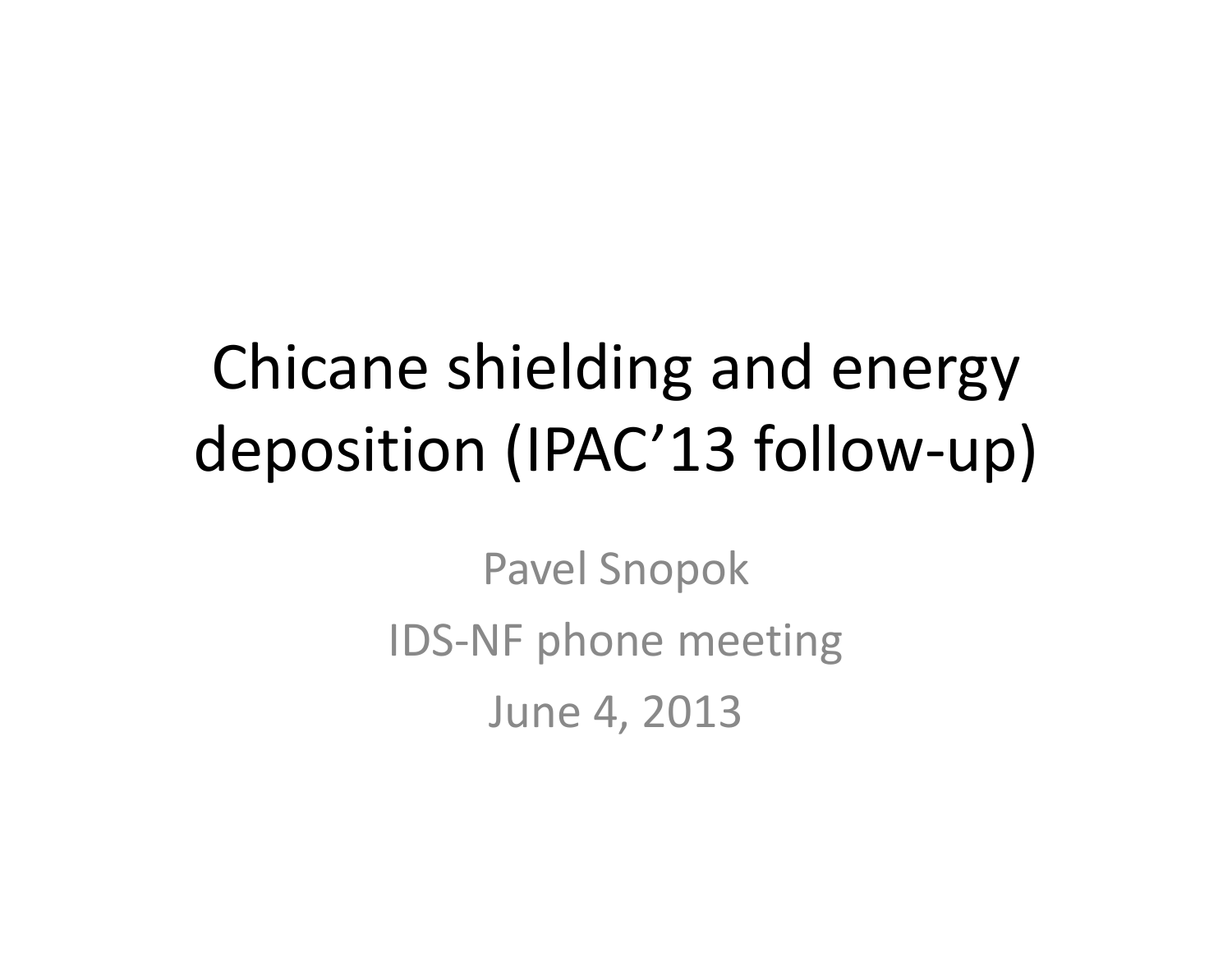### Updates to the chicane



 $\sqrt{\frac{2}{\pi}}$   $\frac{z}{2}$   $= 1:3.500c + 0.0$ 

- $\bullet$  Yellow: coils, subdivided into smaller segments (3 longitudinal, 2 radial, 12 azimuthal) for more precise energy deposition study. Radius <sup>=</sup> 43‐53 cm, length of 18 cm, on‐axis field 1.5 T throughout the channel.
- $\bullet$  Cyan: W shielding (pure W, need to change the density to 60%), 4 cm thickness @ 32‐36 cm radii.
- • Gray around cyan: inner and outer SS pipe, 2 cm thick each @ 30‐32 & 36‐38 cm radii to enclose W, yet stay 5 cm clear of the coils.
- •Magenta: proton absorber, 10 cm of Be, outer radius = 30 cm.
- •Z=0 corresponds to 30 <sup>m</sup> downstream of the target.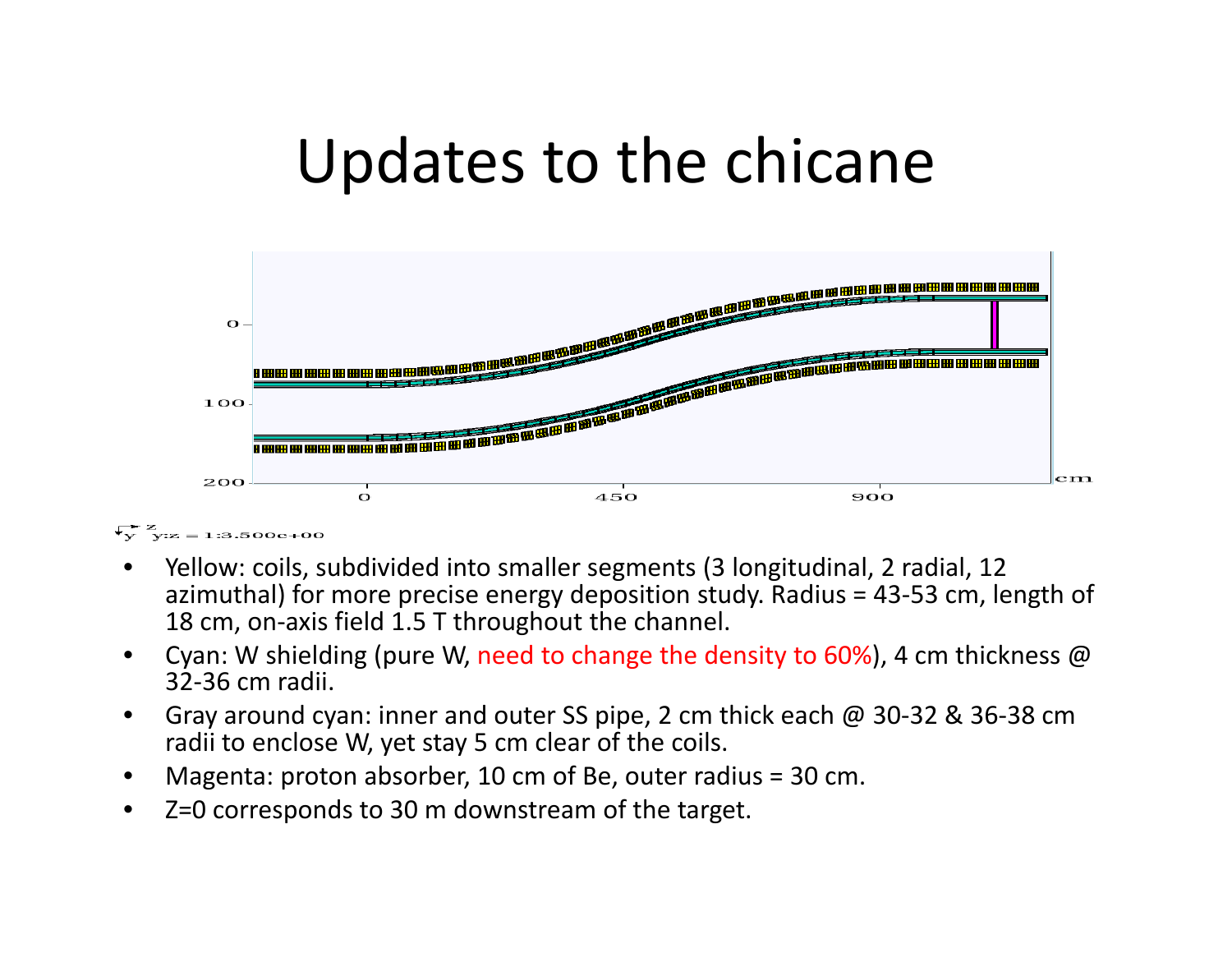## ROOT‐based geometry



- • For irradiation study the chicane is simulated in MARS15. Field maps for MARS simulations are generated by G4beamline.
- $\bullet$ • Complicated geometry of the chicane, => adding shielding is not possible using only MARS extended geometry.
- $\bullet$ ● ROOT-based geometry framework for MARS is used with a wide variety of basic volumes provided by the ROOT TGeo module.
- •• The volume of each shielding or coil segment can be calculated precisely in ROOT; removes the uncertainty intrinsic to MARS Monte‐Carlo based volume calculation.
- $\bullet$  Easy to visualize your geometry for debugging (3D visual above is produced by ROOT).
- $\bullet$ Geometry is straightforward to read/comprehend/modify as needed
- $\bullet$  Most important for seamless shielding is the TGeoCtub elementary volume (cut tubes with arbitrary entrance/exit angles).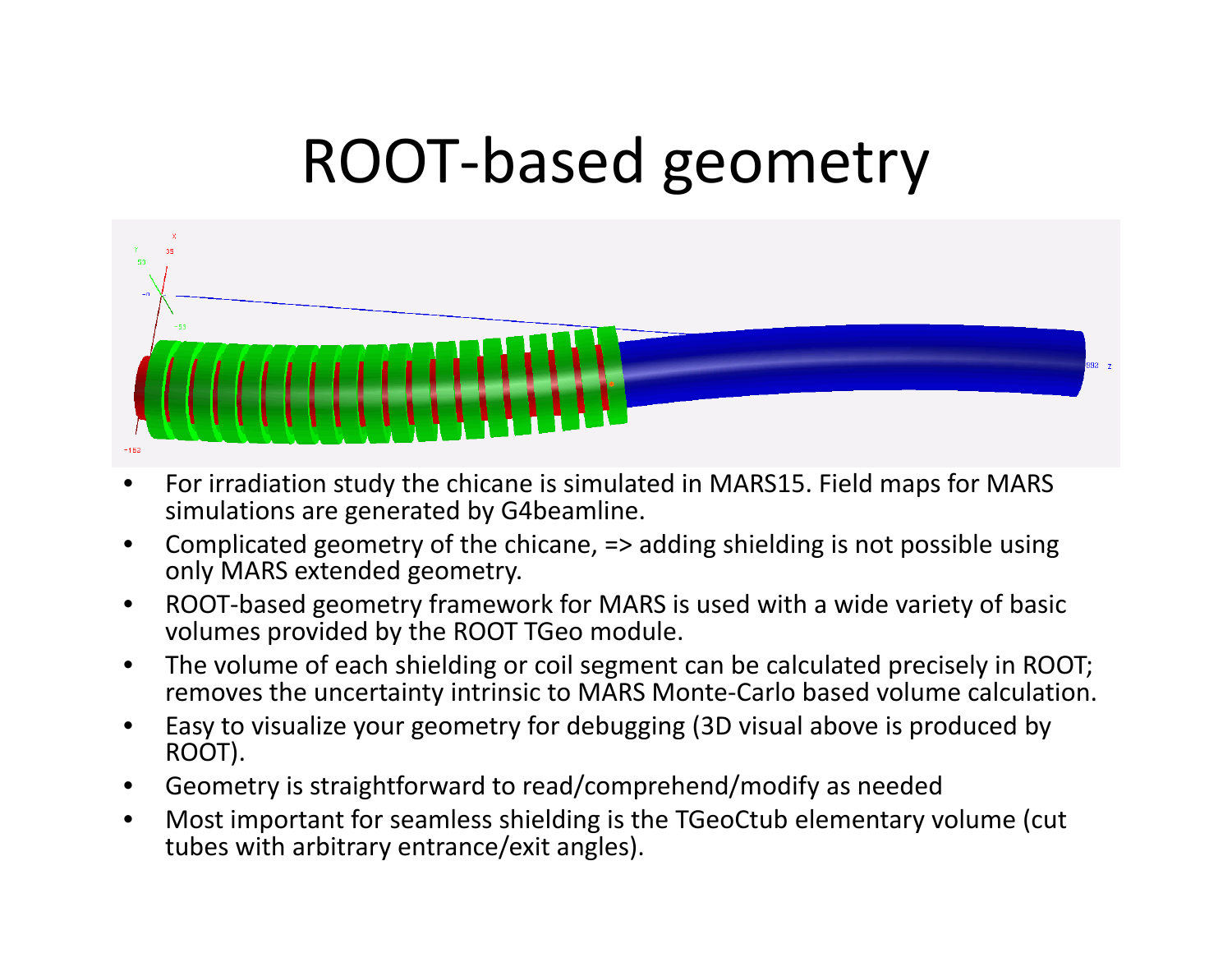### (Vertical) beam size considerations

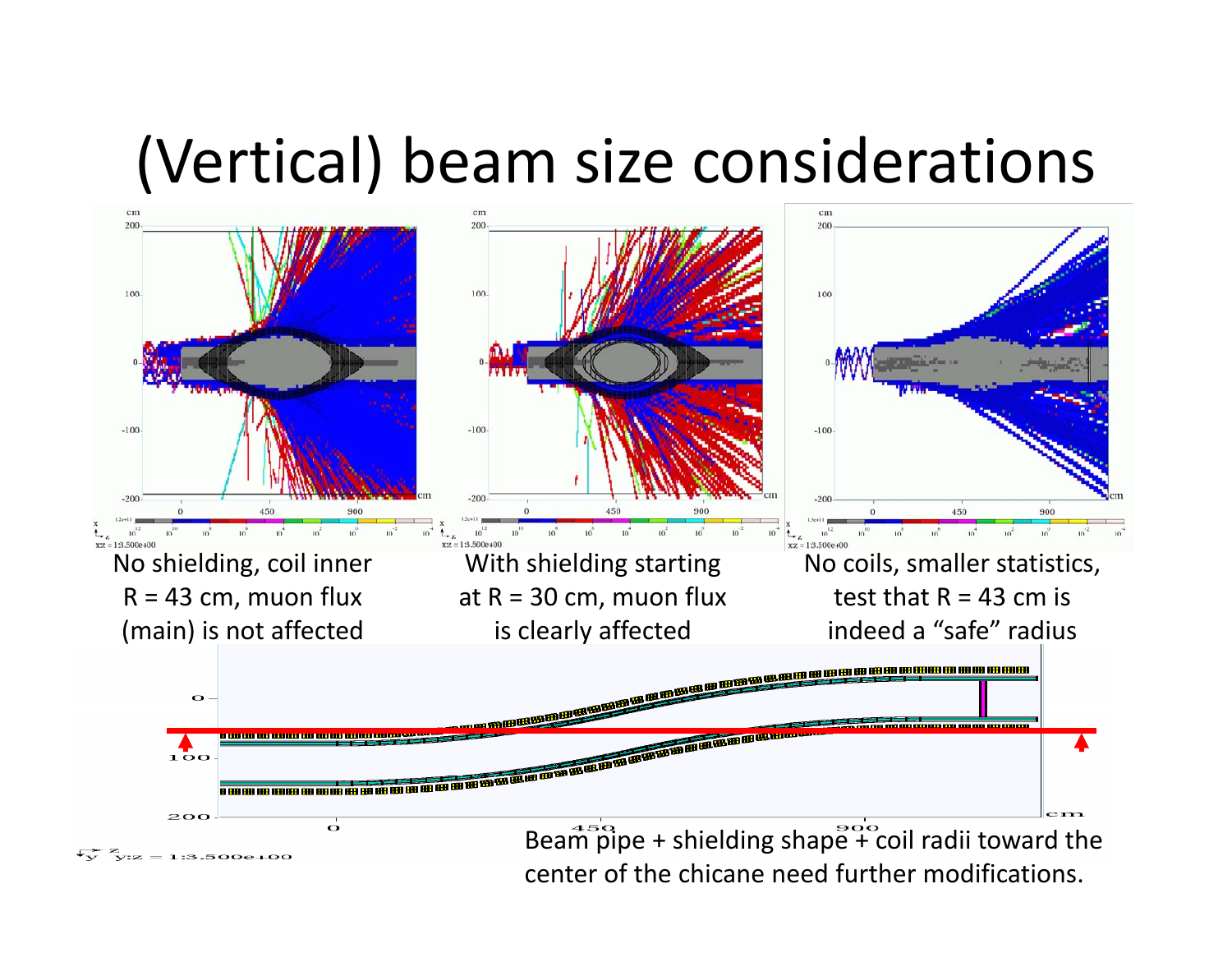# Reference case: no shielding

•



- • Average deposited power density (DPD) per coil is shown
- • The limit of 0.15 mW/g is exceeded in a number of coils; however, it could be reduced to within the limits by providing extra shielding in about half of the coils.
- • DPD peaks at 15.8 mW/g, that translates into 42.6 kW/m for Cu coils or 33.3 kW/m for SC coils.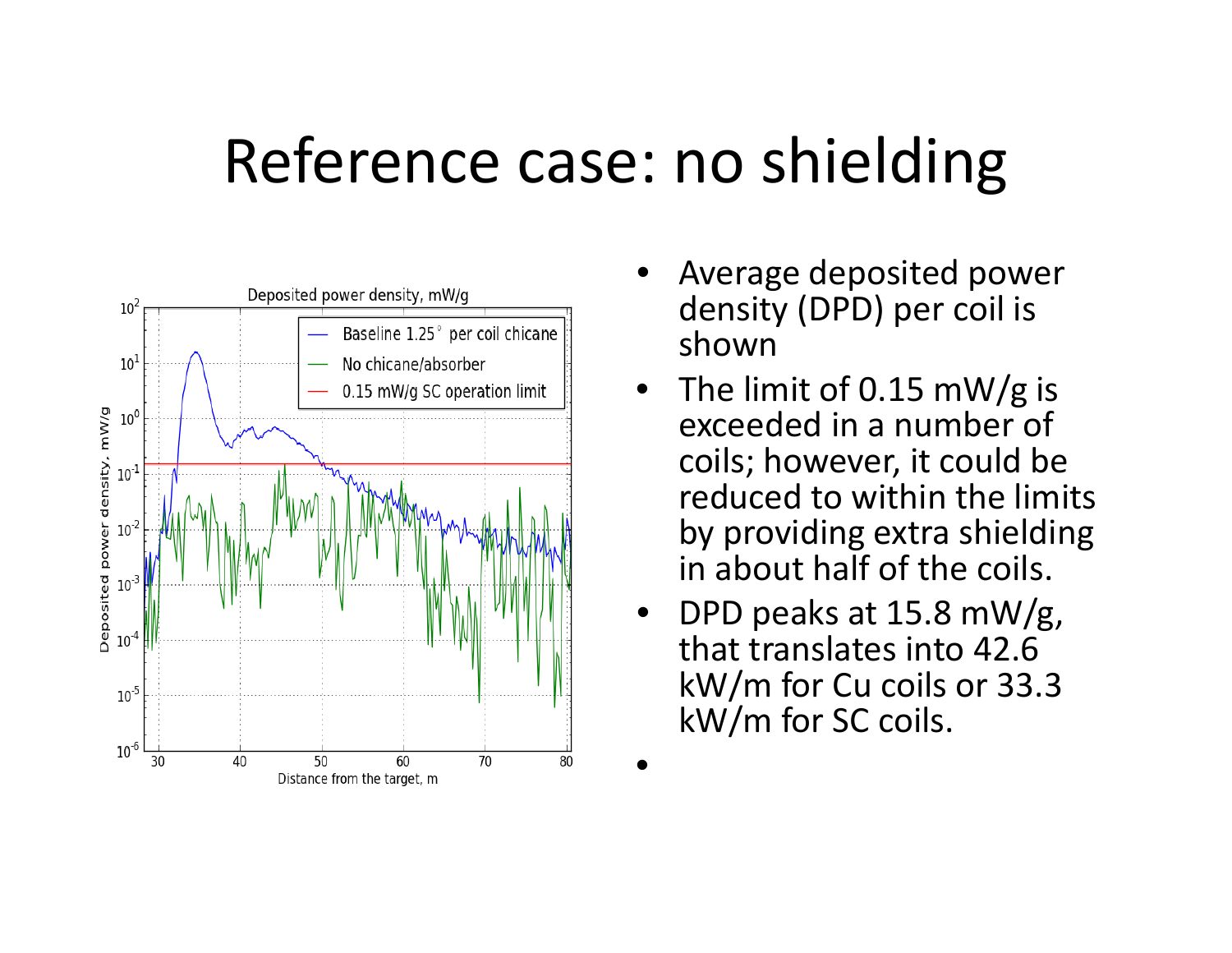#### First attempt @ shielding, 4 cm of W



- • Average deposited power density in the coils is at maximum 1.7 mW/g.
- •• On average: the limit of 0.15 mW/g is exceeded in <sup>a</sup> smaller number of coils, only those between 32 and 36 <sup>m</sup> downstream of the target.
- $\bullet$ • Need to change W density to 60%.



 $\bullet$  At the same time, certain coil segments g.  $\Box$  can get up to 9.1 mW/g (3 longitudinal, 2 radial, 12 azimuthal segments per coil) due to the non‐uniformity of energy deposition.